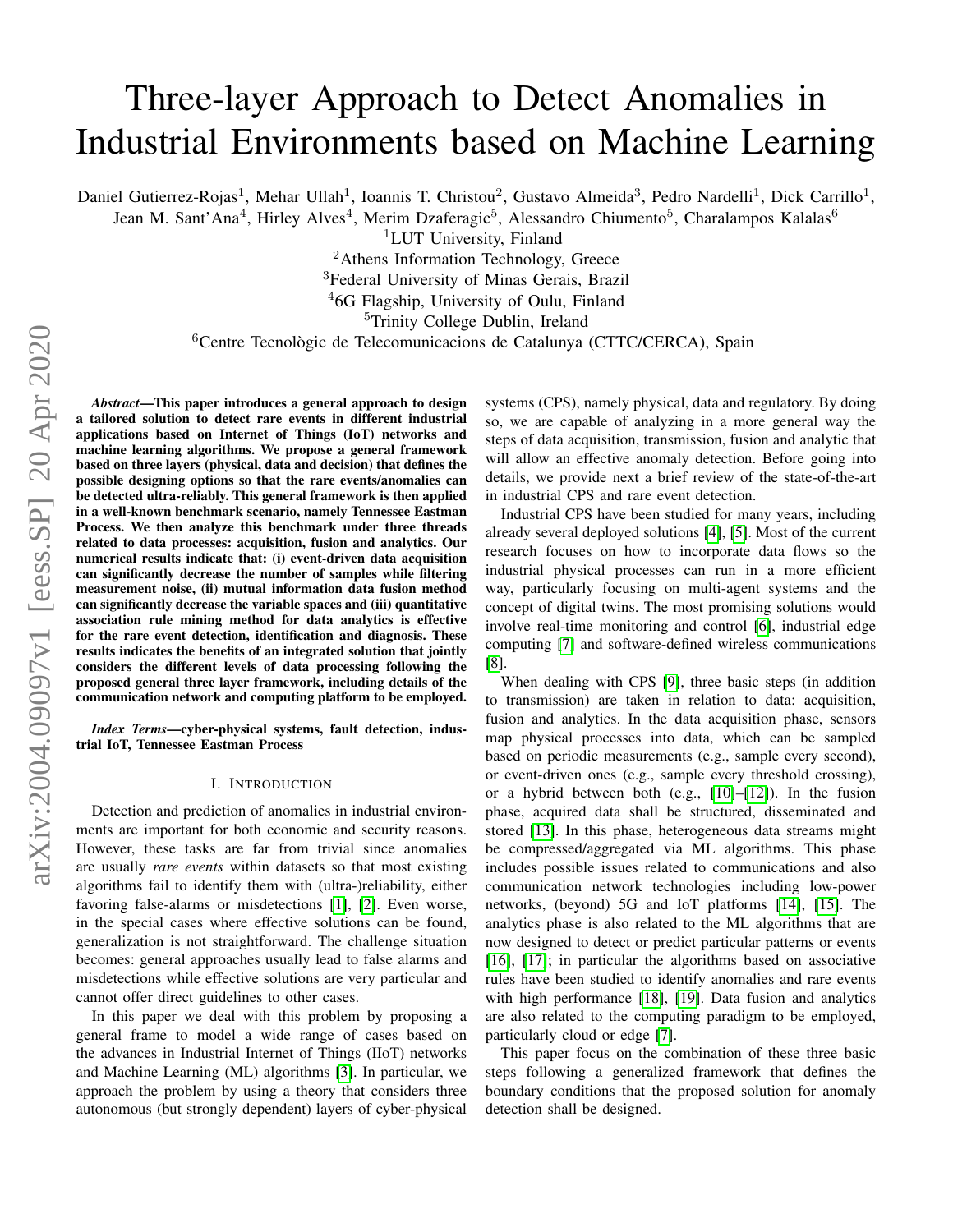<span id="page-1-0"></span>

Fig. 1: Three layer framework for rare event detection.

Our specific contributions are:

- ' Propose a general framework based on the 3-layer model of CPS, as presented in Fig. [1,](#page-1-0) from where a set of general questions related to the data acquisition, fusion and analytic steps are defined (Sec[.II\)](#page-1-1).
- ' Employ the proposed framework in a well-known benchmark scenario from process engineering called Tennessee Eastman Process (TEP) [\[17\]](#page-6-11), [\[20\]](#page-6-14), [\[21\]](#page-6-15) (Sec. [III\)](#page-2-0).
- ' Evaluate numerically the benefits of: event-driven data acquisition, mutual information data fusion and quantitative association rule data analytics (Sec. [IV\)](#page-2-1).
- ' Discuss different aspects about communication networks and computing paradigm usually considering perfect for this kind of studies (Sec. [V\)](#page-4-0).

#### II. PROPOSED FRAMEWORK

<span id="page-1-1"></span>There are several methods for detecting anomalies and faults in industrial settings based on data. However, with the steep growth of information and communication technologies, more sensors with lower time granularity are becoming commonplace, generating the so-called big data. This, however, brings a generalized misunderstanding: "the bigger data, the better". In particular, in situations where the target is to reliably detect rare events in the dataset, the situation becomes more critical since the goal is to identify outliers with minimum chances of false alarm and misdetection.

Under this new condition, the usual fragmentation between data acquisition, fusion and analytic steps needs to be reviewed. For instance, the analytics algorithm requires structured good quality data (not necessarily "big data") to more reliably detect anomalies. The structured (time stamped) data, in their turn, is attained in the fusion step by disseminating, aggregating and/or eliminating data based on the needs of the rare-event detection algorithm. But, before data is fused, it needs to be acquired by sensors that map different (usually well-defined) physical processes; sensors may be located in different places (spatial domain) and sampled (temporal domain) in potentially different ways (e.g., periodically or not).

Our main motivation here is then to build a tailored integrated solution based on these three steps looking, for example, data compression/reduction can offer to the analytics algorithm better quality data to identify rare events. Notwithstanding, the solution to be designed for particular shall be derived from a general framework. In this case, the proposed framework consists of modeling CPS using three interrelated layers, namely physical, data, and decision. This approach was proposed in [\[22\]](#page-6-16), [\[23\]](#page-6-17) to assess the dynamics of physical systems that are regulated based on a decision-making processes that depend on data processing. The previous contributions were mainly focused on theoretical toy-models, though. Here, we will extend this approach to focus on realistic industrial settings. Fig. [1](#page-1-0) depicts the proposed 3-layer model, together with the underlying communication network topology.

The proposed general framework is based on key questions that must be answered before the specific solution for detecting rare-events is designed. The questions are present in Table [I.](#page-2-2) The idea is to define the viable designing options that we need to consider to have an effective solution for a particular industrial processes, as well as practical limitations imposed by industry itself (e.g., preference for private networks, or already deployed wired communication system).

The questions are structured in steps that follow the threelayer model. The first step is to identify the rare event(s) under consideration, also considering whether the problem is known beforehand. To have a quantitative evaluation of the related physical processes related to the event, sensors are needed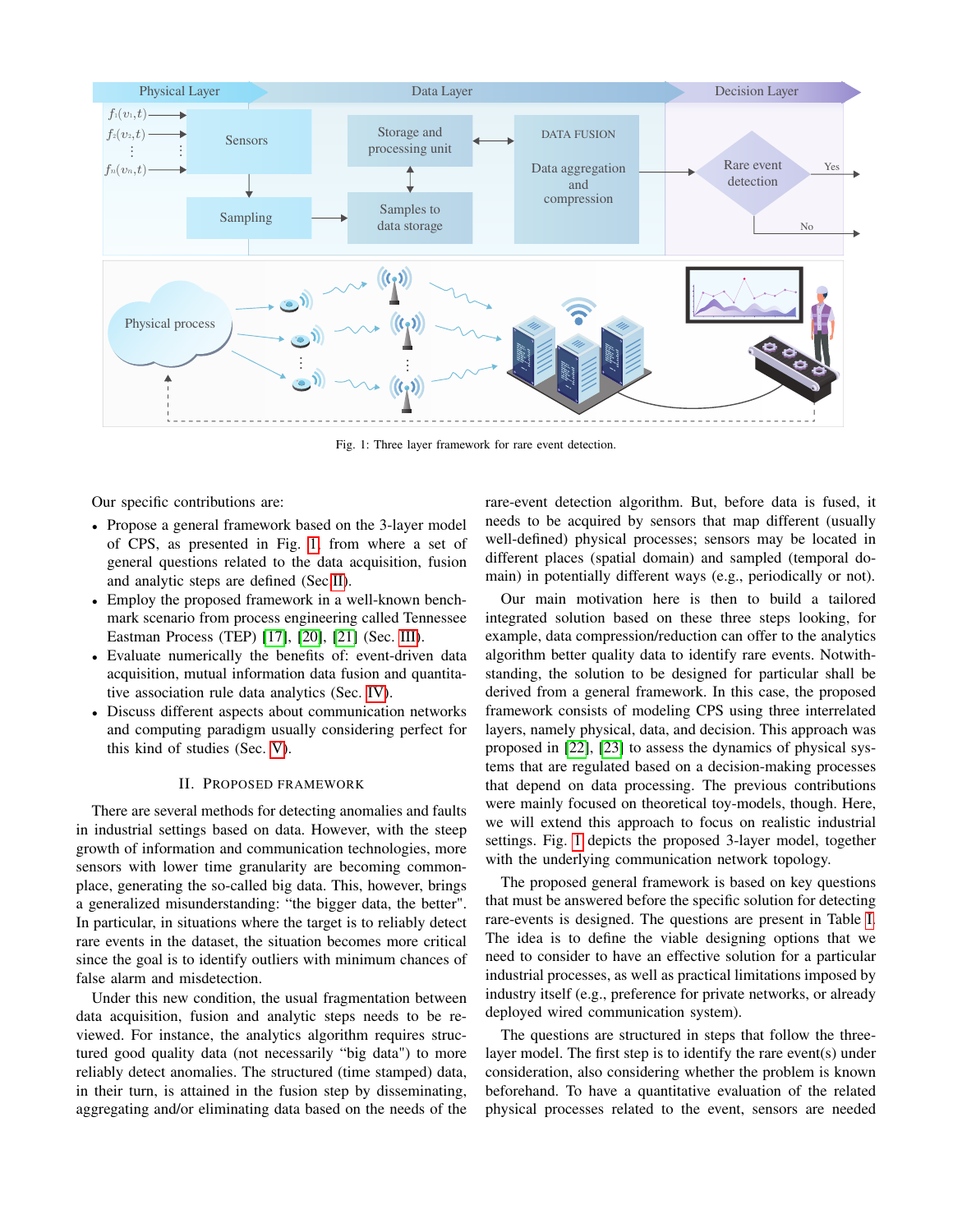TABLE I: Related questions that can be answered by the proposed framework

<span id="page-2-2"></span>

| $Q\#$                  | <b>Topic</b>    | <b>Related Ouestion</b>                                                                         |
|------------------------|-----------------|-------------------------------------------------------------------------------------------------|
| $\overline{\varrho o}$ | Anomaly         | What is the problem? Is the Rare Event known or unknown?                                        |
| $\overline{QI}$        | <b>Sensors</b>  | What kinds of sensors will be used? How many of each can be used and where they can be located? |
| $\overline{Q2}$        | Sampling        | Which type of sampling will be used? Periodic, event driven or mixed (hybrid)?                  |
| $\overline{Q3}$        | Communication   | Which type of communication system (access and network technologies) will be used?              |
| Q4                     | Data storage    | Where the data from sensors are stored and processed?                                           |
| Q5                     | Data fusion     | How the data should be clustered/aggregated/structured/suppressed?                              |
| $\overline{06}$        | Event detection | How to make the ultra-reliable rare event detection based on ML algorithms?                     |

to map the physical to the data layer. Here the question is what kind of sensors can be used? How many should be used and where they should be located? After the locations are confirmed, the next phase is the sampling strategy from those sensors: it may be periodic, event-driven (non-periodic) or a mix between them. We then need to determine the time granularity and/or the event that trigger a sampling. The next phase is to define the communication system to be used. Particularly, the type of access technology (wireless or wired), the network (internet or private network) and storage (local database, cloud, private cloud). Once the data is stored, data should be aggregated, as other variables are stored with the same timestamp. Depending on the information of variables monitored, some of them could be suppressed. The question here is how data should be clustered/aggregated/structured/suppressed (fused)? The information gathered after the data fusion will be used to detect the event, when adding variables that monitor physical condition of the grid. Here the question arises is how to make the ultra-reliable rare event detection for our problem? In the following section, we will briefly present the Tennessee Eastman benchmark process and then apply the proposed approach on it.

#### III. TENNESSEE EASTMAN PROCESS

<span id="page-2-0"></span>The dataset material consists of several faulty cases of an industrial plant, as produced by the Tennessee Eastman problem [\[24\]](#page-6-18). The process has five major equipments, namely a condenser, a vapor-liquid separator, a reactor, a product stripper, and a recycle compressor (Fig. [2\)](#page-2-3). Its objective is to obtain the products G and H from the reactants A, C, D and E. This is reached by a set of four chemical reactions, in which components B and F are, respectively, an inert and a byproduct. More details can be found in [\[25\]](#page-6-19), [\[26\]](#page-6-20). This benchmark is suitable to evaluate process monitoring schemes and control strategies based on data driven analysis. Besides the normal operation, 21 abrupt or incipient faulty conditions caused by common disturbances in practice are simulated [\[20\]](#page-6-14). There are 52 monitoring variables or features, being 11 manipulated variables and 41 measured variables. Once a faulty condition occurs, all are generally affected with changes in their respective values.

The Tennessee dataset was generated in a process simulator that has been widely used by the process monitoring community<sup>[1](#page-2-4)</sup>. It is composed by 22 subsets named  $dXX_{\_}te.dat$ , where  $XX = 0, 1, 2, \dots, 21$ . The file  $d00$ \_te.dat refers to the normal operating condition. Each of the other ones regards to

<span id="page-2-4"></span><sup>1</sup><https://github.com/camaramm/tennessee-eastman-profBraatz>

<span id="page-2-3"></span>

<span id="page-2-5"></span>Fig. 2: Process flow diagram of the Tennessee Eastman problem [\[26\]](#page-6-20).

TABLE II: Proposed framework applied in TEP

| Q#                         | Answer                                                      |
|----------------------------|-------------------------------------------------------------|
| Q <sub>0</sub>             | Lack of accuracy to detect anomalies (21) from measurements |
| $\overline{QI}$            | Each of the 52 variables are sensors, no other can be added |
| $\overline{Q2}$            | Periodic sampling; all 52 variables are sync (3 min.)       |
| $\overline{Q3}$            | It can be considered as in [27]                             |
| Q <sub>4</sub>             | Not constrained; freedom to test as in [7]                  |
| $\overline{\mathcal{Q}^5}$ | Open question; focus of research in the field               |
| $\overline{Q}6$            | Open question; focus of research in the field               |

a particular fault, that is, a different shift from this reference condition. The subsets consist of 960 observations of the 52 variables, which are sampled every 3min with a Gaussian noise. The faults are introduced after 8 simulation hours. Table [II](#page-2-5) presents the proposed framework applied in TEP, which provides the boundary conditions of the anomaly detection design.

#### IV. NUMERICAL RESULTS

#### <span id="page-2-1"></span>*A. Event-driven data acquisition*

The main idea of an event-driven approach for this application is to perform data compression in order to transmit the meaning of information from the data acquisition point to the data fusion point. This approach can be described using the following steps: (1) input data from all 52 sensors  $(N)$ ; (2) variable average estimation and margin selection (90% of lowest/highest values) from normal operation; (3) at every time slot  $(k)$  for each variable, if the values are out of the margins the sample is transmitted, otherwise, if nothing is received at the data fusion point the variable will maintain the average value estimated from the previous step; (4) compression rate calculation for each variable. The limit values for margin selection for each variable were chosen arbitrarily. An example of this approach is seen in Fig. [3](#page-3-0) where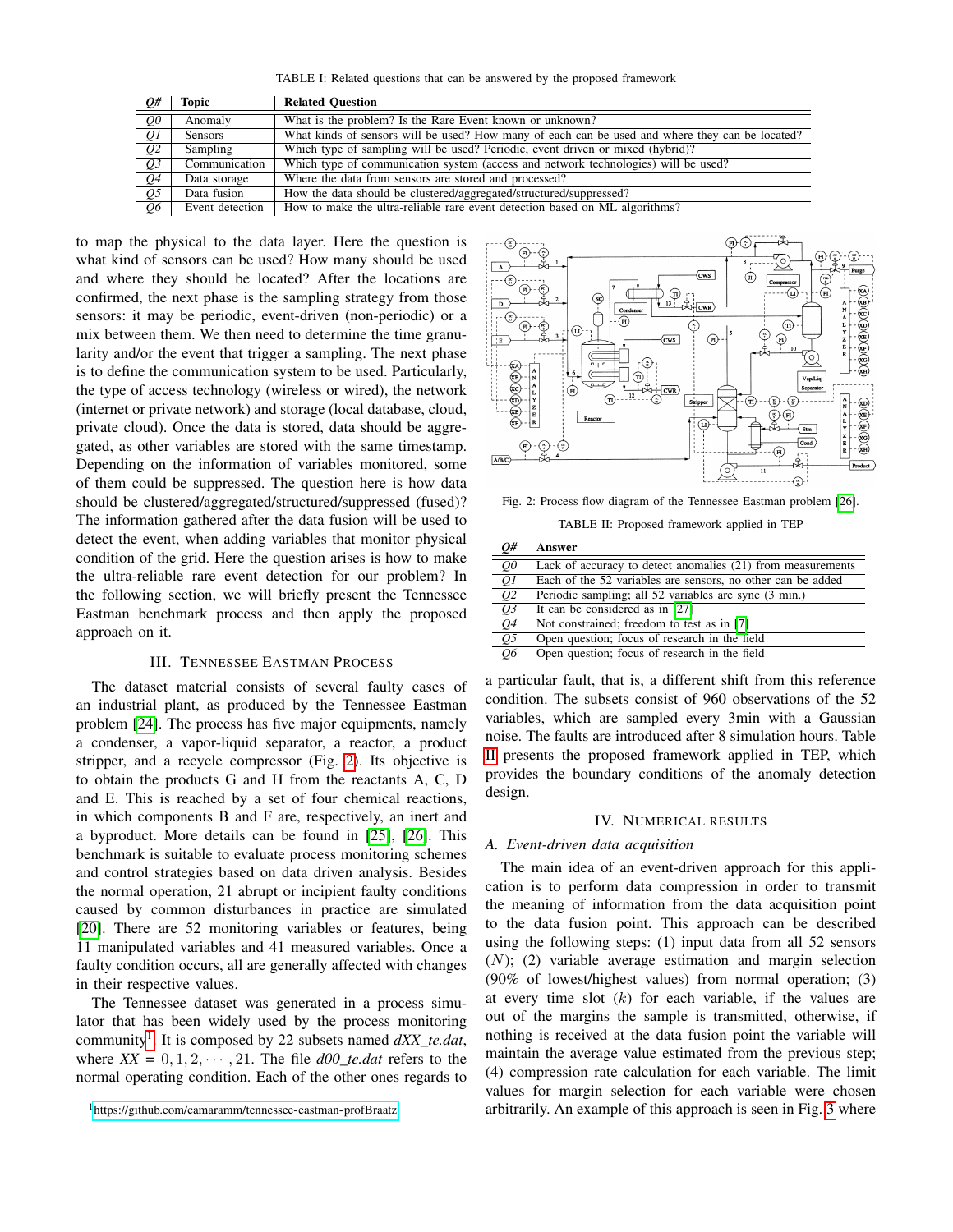<span id="page-3-0"></span>

Fig. 3: Signal from variable 1 at data acquisition point (before transmission) for fault number 2 of Tennessee Eastman dataset.



Fig. 4: Signal from variable 1 at data fusion point (after transmission) for fault number 2 of Tennessee Eastman dataset.

the signal obtained from the sensors is shown with its limits. The samples transmitted are only the ones that are out of the upper and lower limits as seen in Fig. [4.](#page-3-0)

This setup allows to transmit less data via any communications system. In the example mentioned above the compression rate is 92.60%, this means only about 7.4% of the samples are transmitted. The pre-processed time series based on the proposed event-driven method will serve as inputs to the data fusion and analytics, where anomalies should be detected, identified and diagnosed.

## *B. Data fusion based on Mutual Information*

In order to further reduce the amount of processing required for fault detection, on top of the time-series compression as proposed by the event-driven approach, the proposed framework determines how the process variables are related to each other to discover and exploit their dependencies. The interdependencies between the process variables are determined automatically from the sampled measurements in the Tennessee datasets. Specifically, Mutual Information (MI) entropy reduction technique is used to infer how variables are correlated. The MI quantifies the amount of information that each variable contains about the other ones [\[28\]](#page-6-22).

The tools used to determine correlations among the variables used in this work represents the distances between variables in terms of their statistical closeness, then it quantifies the correlation by providing links between the variables. Finally, it assigns directionality to the links [\[29\]](#page-6-23). Fig. [5](#page-3-1) shows that aside form the auto-correlation, strong cross-correlation is present between a high number of variables; in fact, a high correlation above 80% is present in 23% of the variables (12 out of 52) while a modest correlation above 50% is present in 65% of the variables (34 out of 52).

<span id="page-3-1"></span>

Fig. 5: Correlation between Process Variables

As an example of statistical closeness, Fig. [5](#page-3-1) presents the correlation for the 52 process variables in the Tennessee datasets. This result showcases that not every single variable needs to be observed at every given moment but, depending on the fault under investigation, it is possible to observe variables carrying a high amount of MI with other variables involved in the process. This reduces both data and computational load considerably.

#### *C. Quantitative association rule method for anomaly detection*

Quantitative association rule mining is a natural extension of classical qualitative association rule mining where the difficult task is the extraction of frequent itemsets from a dataset containing transactions. The extracted rules are statistical rules of the form  $Item_1ANDItem_2...ANDItem_k \implies Item_n$ , that hold with certain support and confidence values (or other metrics) that are above user-defined thresholds. Association rule mining is one of the most heavily researched areas in data mining to this date. In our context, items correspond to the features in our dataset, and transactions are in one-to-one correspondence with the rows of the dataset; the consequent item  $(Item_n)$  in particular is constrained to always be the target variable in our dataset. The problem then becomes one of quantifying each item in each (qualitative) rule extracted from the dataset by constraining its value to lie in a specified interval, so that the target variable assumes a particular value. This is achieved by a modified parallel Breadth-First Search (BFS) algorithm, called QARMA, which guarantees that all (and none other) non-dominated quantitative association rules that hold in the dataset will be found (see [\[30\]](#page-6-24)).

In the case of the Tennessee dataset in particular, the dataset is fully dense in the sense that every row contains values for every dataset feature, which makes the application of the qualitative association rule mining part useless. Instead, we construct all itemsets of size less than 4, and quantify each one of them separately, and in parallel, making sure that all itemsets of size s are fully processed before starting to process itemsets of size  $s+1$ . To take into account the time-dependent nature of the data, whereby the values of any feature in the dataset are to some degree dependent on the values at the immediate previous times, we expanded the data to include for each feature, the difference between the feature's value and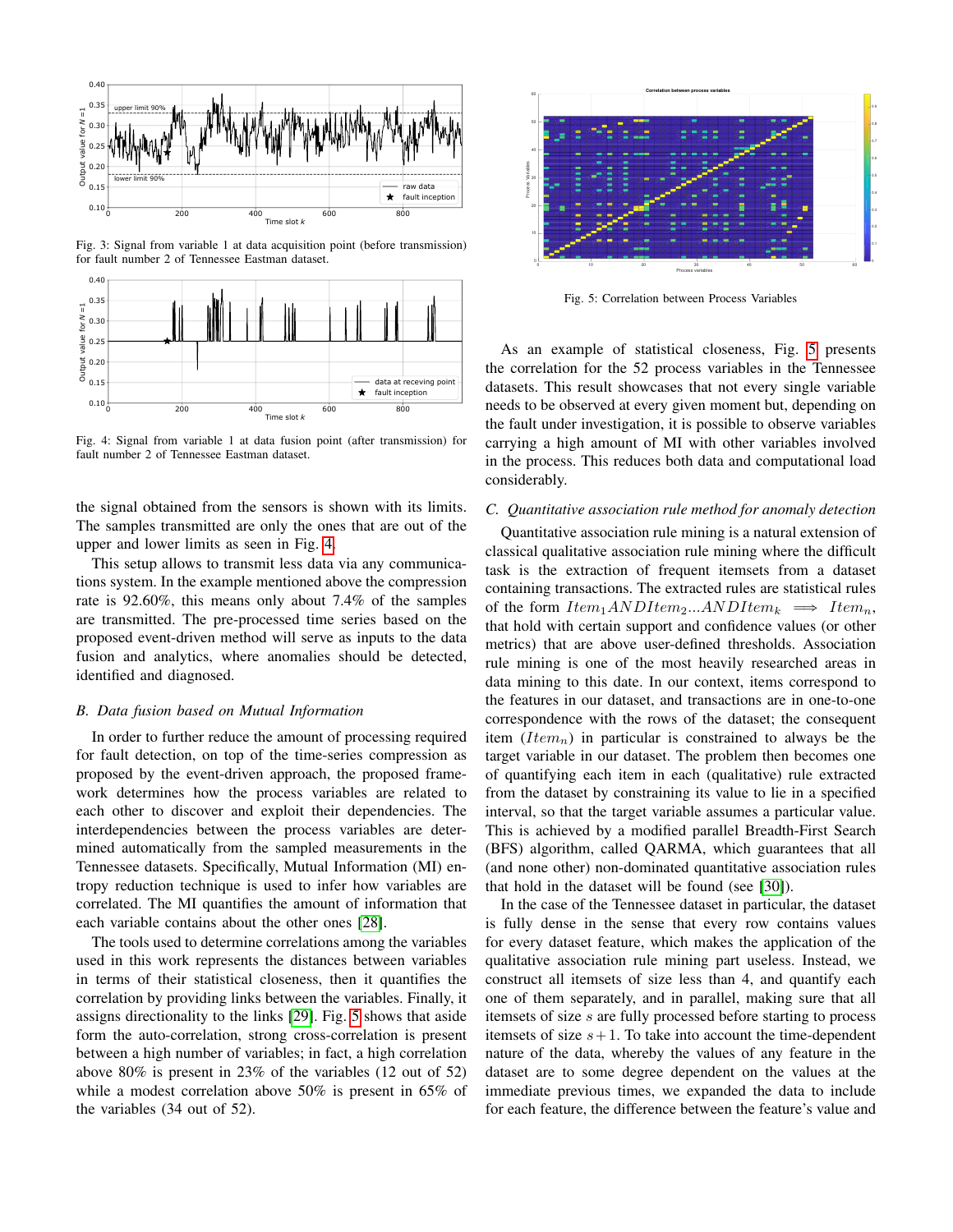the feature's value in the previous 2 time-steps, resulting in a dataset having 156 different fully dense features. The QARMA algorithm took several days to run on this expanded Tennessee dataset, producing a total of 63008 non-dominated rules, that could predict all different modes of operation except mode 0 (normal operation), and hard-to-detect faults 3, 9 and 15 (none of the 63008 rules imply faults 3, 9 or 15). The distribution of the rules among the faults is also highly skewed: faults 6 and 18 are implied by 23624 and 23884 rules respectively, whereas faults 5, 10 and 21 are implied by 9, 3, and 8 rules respectively. During testing, an instance for which more than 10 rules fire, is predicted to belong to the fault that is specified by the majority of rules firing on that instance. Using this majority vote rule ensemble, we obtained an overall rule-accuracy that exceeds 62% on the test set. This accuracy is significantly better than the one reported by decision trees (J48), or artificial neural networks (MultiLayerPerceptron) as implemented in the WEKA ML/DM software suite, all of which reported accuracy less than 50% on the test set.

We also implemented another modified BFS algorithm to search to find a minimum cardinality set of variables that contain all the variables necessary for an appropriate subset of the discovered rules to cover 85% of all instances that the entire set of rules cover; we say that "rule  $r$  covers instance  $i'$  if and only if in the instance i the values of the features that form the antecedents in rule  $r$  are within the intervals specified for them by the rule, and the instance indeed belongs to the operation mode (fault number) that is predicted by the rule. Interestingly, only 14 of the 156 variables are enough to "explain" 85% of the entire dataset covered by the rules found; this result implies that possibly a much smaller set of variables need be monitored in order to derive safe conclusions about the state of the process. The total rules found covered more than 70% of the training set.

We consider our first results as encouraging in that rules using only up to 2 features at a time are able to form an ensemble of rules that outperformed other well-known ML algorithms in test-set performance. We expect that dimensionality reduction will allow larger number of antecedent features to be examined and eventually provide much higher accuracies measured by detection rates/false alarm rates per class.

#### V. DISCUSSIONS

## <span id="page-4-0"></span>*A. Industrial communication networks in the TEP benchmark*

Liu et al. proposed in [\[31\]](#page-6-25) a description of how a communication network could be applied in TEP. They also proposed a more complete analysis of Industrial IoT settings, exemplified by TEP, in [\[27\]](#page-6-21). Other recent work focusing on how 5G could be employed in TEP for fault detection and diagnosis [\[32\]](#page-6-26). We expect to extend those works based on the proposed 3-layer model, where we can focus on the following aspects.

Physical layer: It presents mostly the communication between sensors and aggregators. In order to reach a possible massive number of sensors, wireless technologies seem to be an obvious choice, in special machine-type communications (MTC) [\[33\]](#page-6-27). Besides cellular massive MTC solutions [\[34\]](#page-6-28), Long Range Low Power Networks (LPWAN) (e.g. LoRa, Sigfox, NB-IoT) recently gained attention for industrial indoor applications [\[27\]](#page-6-21). See that its high link budget is suitable for the coverage of industrial environments, where we find many floors, walls, and machinery that mitigates the signal propagation [\[35\]](#page-6-29). From this category, we see LoRa and Lo-RaWAN with great potential for industrial scenarios. Since LoRaWAN presents an open MAC protocol, it is easier to deploy aggregators (gateways) inside factories and thus have control over the whole network. Moreover, it enabled several works that evaluated LoRa's performance [\[36\]](#page-6-30)–[\[38\]](#page-6-31). Even though we plan on a massive communication approach for mostly of sensors, there might be cases where they do not attend the reliability or latency requirements. Then, cellular ultra-reliable low-latency communications (URLLC) might come as a solution.

Data layer: The communication is based on the aggregators storing their data into a centralized unit, preceding the data fusion process. Since aggregators serve a massive number of sensors, there is a huge amount of traffic within this layer [\[34\]](#page-6-28). Thus, we plan most traffic to be enhanced Mobile BroadBand (eMBB). Similar to layer 1, we can rely on URLLC when there is reliability and latency constraints. Note that the packet size for URLLC is very limited, thus producing a small impact on the total aggregated traffic. Coexistence of MTC traffic can be mitigated by non-orthogonal solutions as in [\[39\]](#page-6-32), or through network slicing [\[40\]](#page-6-33) where orthogonal resources are dedicated to meet each service requirement (e.g., eMBB, URLLC and mMTC). Considering that communication in TEP is mostly done in uplink, the customization of grant-free access based on diversity scheduling of URLLC resources as proposed in [\[41\]](#page-6-34), [\[42\]](#page-6-35) could be optimized in terms of reliability and users density. Finally, we could alternatively employ wired/optical connection where aggregators are local to the storage unit.

Decision layer: It is highly dependent on the system topology. After the data fusion stage, the aggregator must send all compressed data to a decision controller. This is a sensitive stage, where losing one packet means giving up many compressed others. Moreover, it can lead to an inaccurate detection decision. Finally, the decision results can give automatic feedback to the machinery; thus, URLLC should be predominant.

### *B. Imperfect wireless medium*

In industrial CPS empowered by wireless connectivity, the unreliable nature of the wireless medium introduces uncertainties in the achieved TEP fault detection performance and efficiency [\[43\]](#page-6-36). The complex fading conditions in indoor factory plants – usually rich in metallic surfaces and physical obstructions which result in high network dynamics and a harsh radio propagation environment – involving numerous IIoT components may significantly affect the accuracy of the transmitted sensor observations to the fusion center and result in transmission failures due to the high distortion levels. Although the millimeter-wave (mmWave) technology is continuously gaining momentum in industrial indoor environments for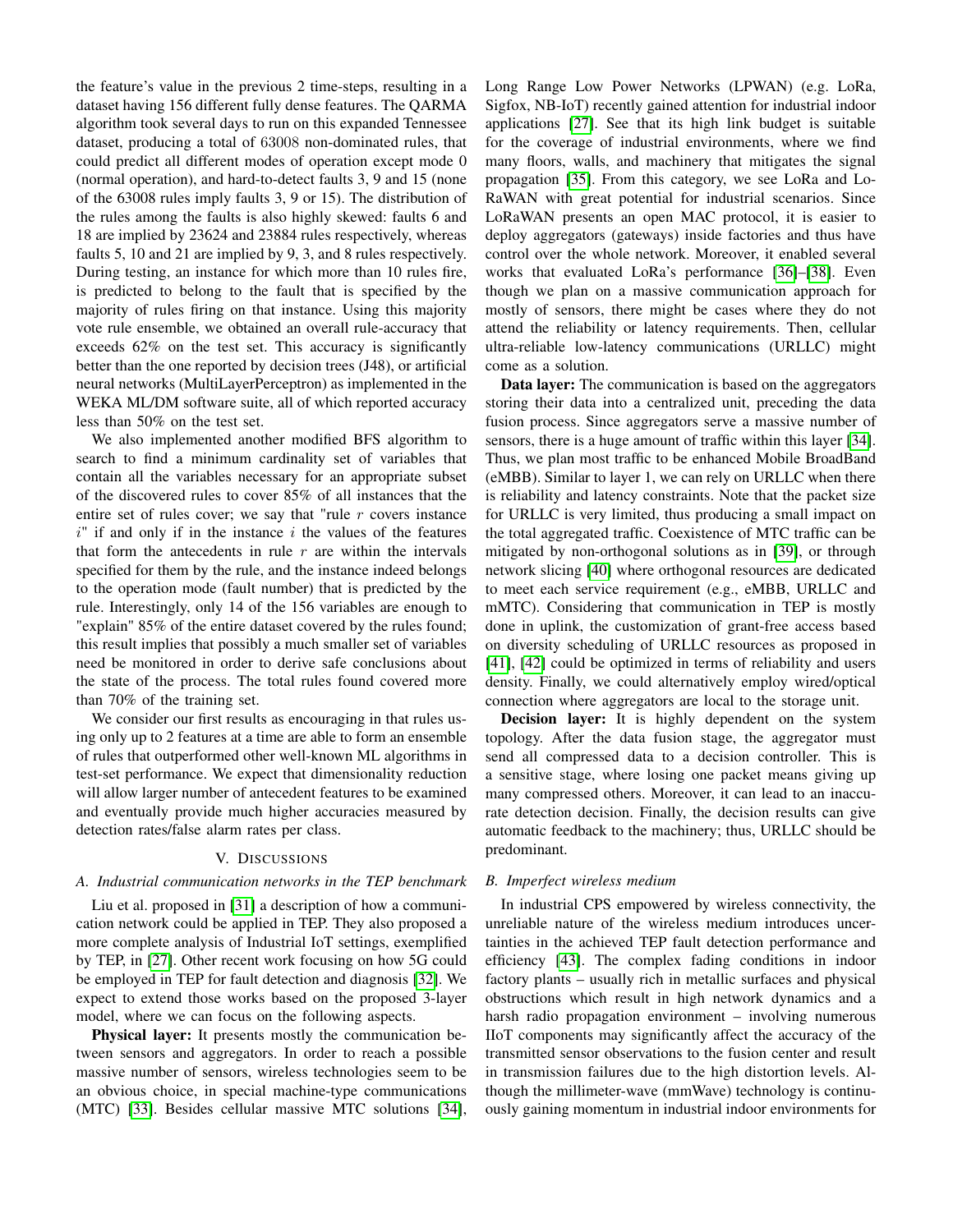providing high data rate, low-latency and high-reliability [\[44\]](#page-6-37), mmWave frequencies (up to 100 GHz) are highly susceptible to blockage, diffraction, and scattering effects. In practical industrial deployments where no line-of-sight connectivity is possible, the installation of reconfigurable intelligent surfaces, capable of adaptively shaping the impinging radio waves based on the actual channel conditions, appears as a promising solution to circumvent the unreliability of high-frequency channels.

## *C. Communication-Computation Trade-off*

The reliability and latency concerns related to Industrial IoT in addition to the increasing density deployment precipitate the need for new communication and computation paradigms in such environments. The increasing number of sensors and the heterogeneity of the datasets being collected pose new challenges during the data fusion and analysis. For example, the large number of sensors collecting information about the industrial processes have to transmit the collected datasets to the data fusion point, which results in high communication cost and affects the energy efficiency and computational delay. There are multiple ways to approach this problem. One approach is to move the data fusion points closer to the sensors that are acquiring the measurements and to perform the analysis in the cloud.

This approach results in lower communication overhead, and reduce the amount of raw measurements being sent throughout the network, which results in higher energy efficiency. However, there are problems associated with this solution. For example, the sensors performing the data fusion are potential single points-of-failure. These fusion points also use more energy due to the computation and communication with a large number of nodes. Therefore, depending on the energy source being used for these nodes (e.g., battery), they could potentially lead to parts of the network being disconnected from the rest of the deployment. Another possible problem with this solution is related to latency concerns. Since the data analysis is happening in the cloud, the combined delay associated with the communication and computation can not be neglected. For this reasons, authors have been proposing the idea of moving the processing from the cloud to the edge of the network [\[45\]](#page-6-38). This approach relies on both, fusion and analysis happening on the nodes that are very close to the acquisition sensors. However, while reducing the latency effect, this approach does not address the energy hole effect (i.e., nodes closer to the centralized fusion point drain their battery faster) [\[46\]](#page-6-39).

The next logical step is to rely on in-network computing, in which data processing is distributed among the nodes of the network. An example is shown in [\[47\]](#page-6-40), in which the authors place the computational nodes of a neural network on the physical sensor nodes. The placement relies on an optimized mapping procedure that minimizes either the total transmit power or the overall transmit time. Due to its flexibility, this approach allows us to eliminate the single point-of-failure problem, helps us to reduce the communication/computation

latency and enables us to distribute the energy consumption across the IoT network. By taking advantage of the in-network computing paradigms we can tweak the trade-off between communication and computation.

## *D. Network Slices and Business Model*

Nowadays, many wireless technologies are capable to replace wired communication in industrial applications. However, using these new technologies in real scenarios mean an increase cost in terms of CapEx and OpEx. So, an appropriate model that fairly distributes costs over multiple virtual operators, and also optimizes physical resource planning is introduced in [\[48\]](#page-6-41). Here, a new model of 5G isolated network slices of multitenant Mobile Backhaul (MBH) is proposed, based on a novel pay-as-you-grow model that considers the Total-Cost-of-Ownership (TCO) and the yearly generated Returnon-Investment (ROI). So, new business models that are coming with the wave of 5G and beyond have a big potential to boost the application of novel wireless communication technologies beyond the technical benefits.

## VI. CONCLUSIONS

This paper shows the potential of the 3-layer approach to design anomaly detection, where data acquisition, fusion and analytics, together with the enabling communication network and computation paradigm, are jointly studied as subsequent steps. We presented initial results based on the TEP benchmark and we plan to extend this study to other scenarios, including a micro-grid and a car factory. All in all, we expect to demonstrate that the proposed framework is general so that it can be applied to provide ultra-reliable rare event detection in a wide range of industrial applications.

### ACKNOWLEDGMENTS

This work is supported by CHIST-ERA (call 2017) via FIREMAN consortium, which is funded by the following national foundations: Academy of Finland (n. 326270, n. 326301), Irish Research Council, and the Spanish Government under grant PCI2019-103780. This work is partially funded by Academy of Finland 6Genesis Flagship (n. 318927), ee-IoT (n.319009) and EnergyNet Research Fellowship (n.321265/n.328869). and was supported in part by the Research Grant from Science Foundation Ireland and the European Regional Development Fund under Grant 13/RC/2077 and the Catalan Government under grant 2017-SGR-891.

#### **REFERENCES**

- <span id="page-5-0"></span>[1] H. He and E. A. Garcia, "Learning from imbalanced data," *IEEE Transactions on knowledge and data engineering*, vol. 21, no. 9, pp. 1263–1284, 2009.
- <span id="page-5-1"></span>[2] B. Krawczyk, "Learning from imbalanced data: open challenges and future directions," *Progress in Artificial Intelligence*, vol. 5, no. 4, pp. 221–232, 2016.
- <span id="page-5-2"></span>[3] P. Nardelli *et al.*, "Framework for the identification of rare events via machine learning and iot networks," in *2019 16th International Symposium on Wireless Communication Systems (ISWCS)*. IEEE, 2019, pp. 656–660.
- <span id="page-5-3"></span>[4] P. Leitao *et al.*, "Smart agents in industrial cyber-physical systems," *Proceedings of the IEEE*, vol. 104, no. 5, pp. 1086–1101, 2016.